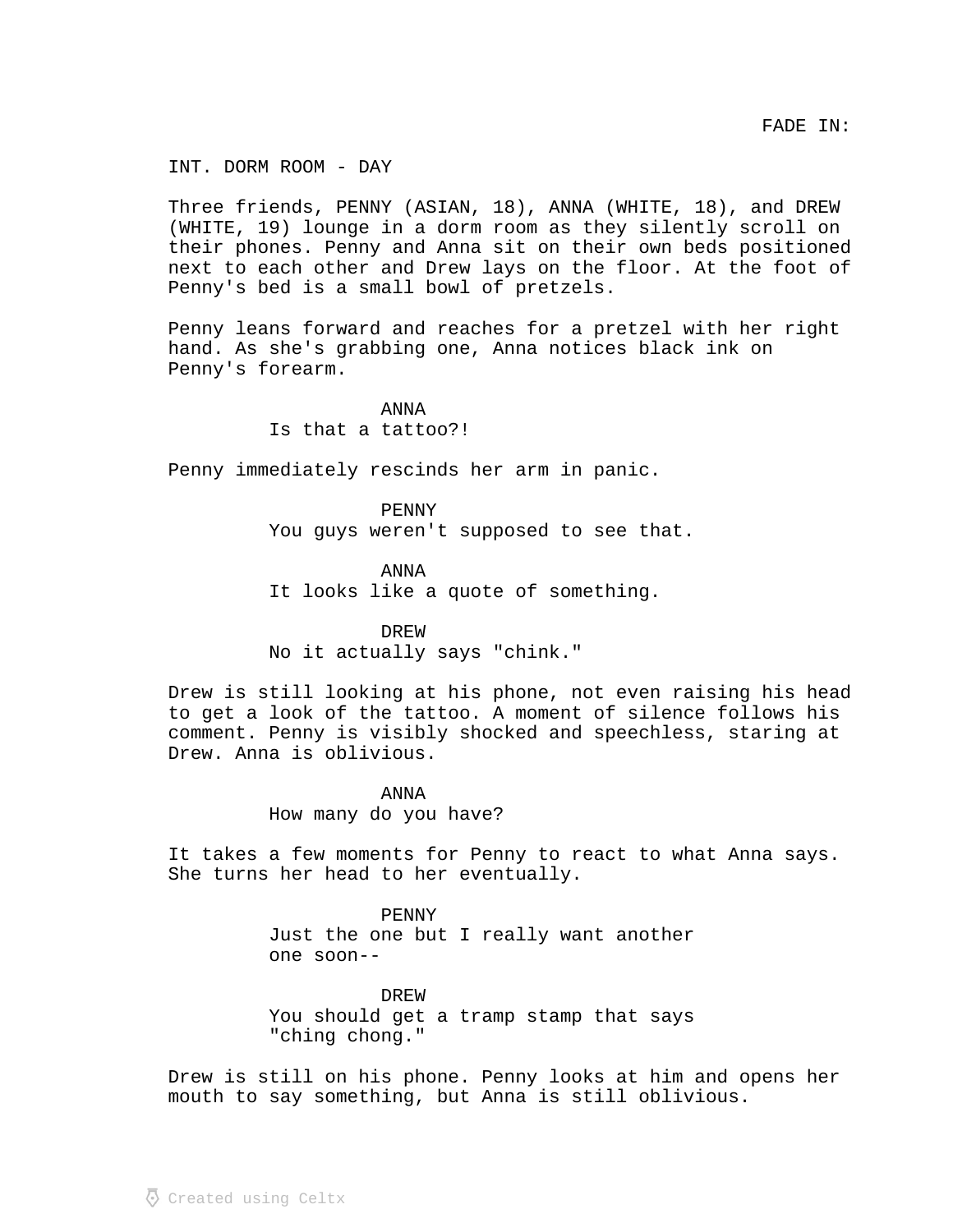## ANNA

What's the second one gonna be?

Penny is completely detached from this conversation.

# PENNY

I'm...thinking my mom's signature.

Drew sits up and casually takes a pretzel from the bowl on Penny's bed.

#### DREW

When Asian daughters desire approval so much they need to get a tattoo of their mother's signature to signify that they are worthy.

Penny gives Drew a stern stare.

### PENNY

Is there a point to what you're saying?

DREW What do you mean? You're Asian.

PENNY What does that have to do with me getting a tattoo?

### DREW

Does everything have to have a deep underlying meaning behind it? I was just cracking a few jokes.

## PENNY

Using derogatory racial slurs, which is pretty racist--

#### DREW

Do you always have to make everything about race?

PENNY How do you not see the irony of what you just said--

ANNA Wait is chink offensive?